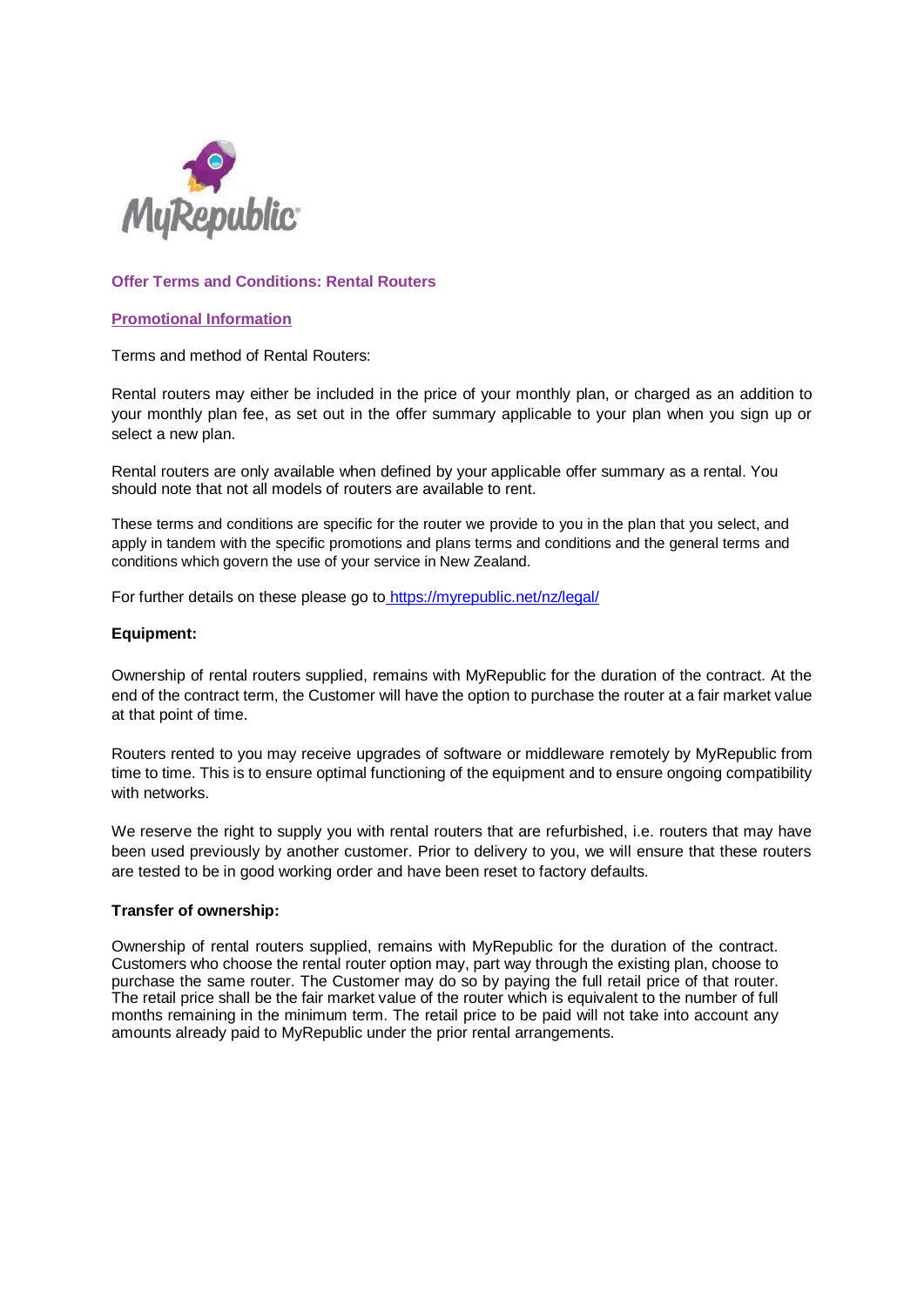### **Installation:**

Routers are delivered to you prior to installation. They are self-service "plug and play" devices. Where available, routers will be installed by the technician from the local fibre company.

## **Information About Wi-Fi Router Pricing**

Pricing varies based on the plan and router you choose. This is covered in the offer summary of your plan.

Unless specified otherwise in the promotional offer, if you wish to upgrade or downgrade the device, you can do so for a Router Change Processing fee as defined by the list of one-time charges on the website, providing you return your existing router at your own expense.

## **Terms of Return:**

If a router is found to be Unusable upon its return to MyRepublic, you will need to pay the full retail price of the router and will have the option of starting a new rental.

Unusable routers may include any of the following: missing power pack, missing cables, missing or dislodged components or parts, water damage, dirt, dust, debris, disfigured, marked, foreign matter or any damage or misuse other than fair wear and tear.

## **Faulty Equipment:**

If the router we rent to you is diagnosed as faulty, we will send you a replacement router and a return bag. This is applicable for the duration that you are on an active plan with a rental router subscription.

If your current model of router is unavailable, we will send you a replacement router offering similar functionality depending on stocks available at the time.

Your faulty router will be tested once returned to us. If we find that the router has been damaged or misused you will be charged the retail price of the damaged router plus a "no fault found" fee as defined on the One Time Charges section of the website.

If we find that the router was misdiagnosed due to incorrect information provided by you during diagnosis you will be charged a "no fault found" fee as defined on the One Time Charges section of the website.

## **Warranty:**

Routers are provided with a manufacturer's warranty. This may vary from one model of router to another.

## **Changing plans & Moving address:**

If you are already subscribed to a plan in which you are purchasing a router, you must first complete those repayments in full, before you start a router rental. It is not possible to switch from a router purchase plan to a rental plan until after the purchased router is fully paid up. You may however sign up for a separate plan that offers or includes a rental router to enjoy any other benefits of that plan, such as pricing changes or a speed upgrade.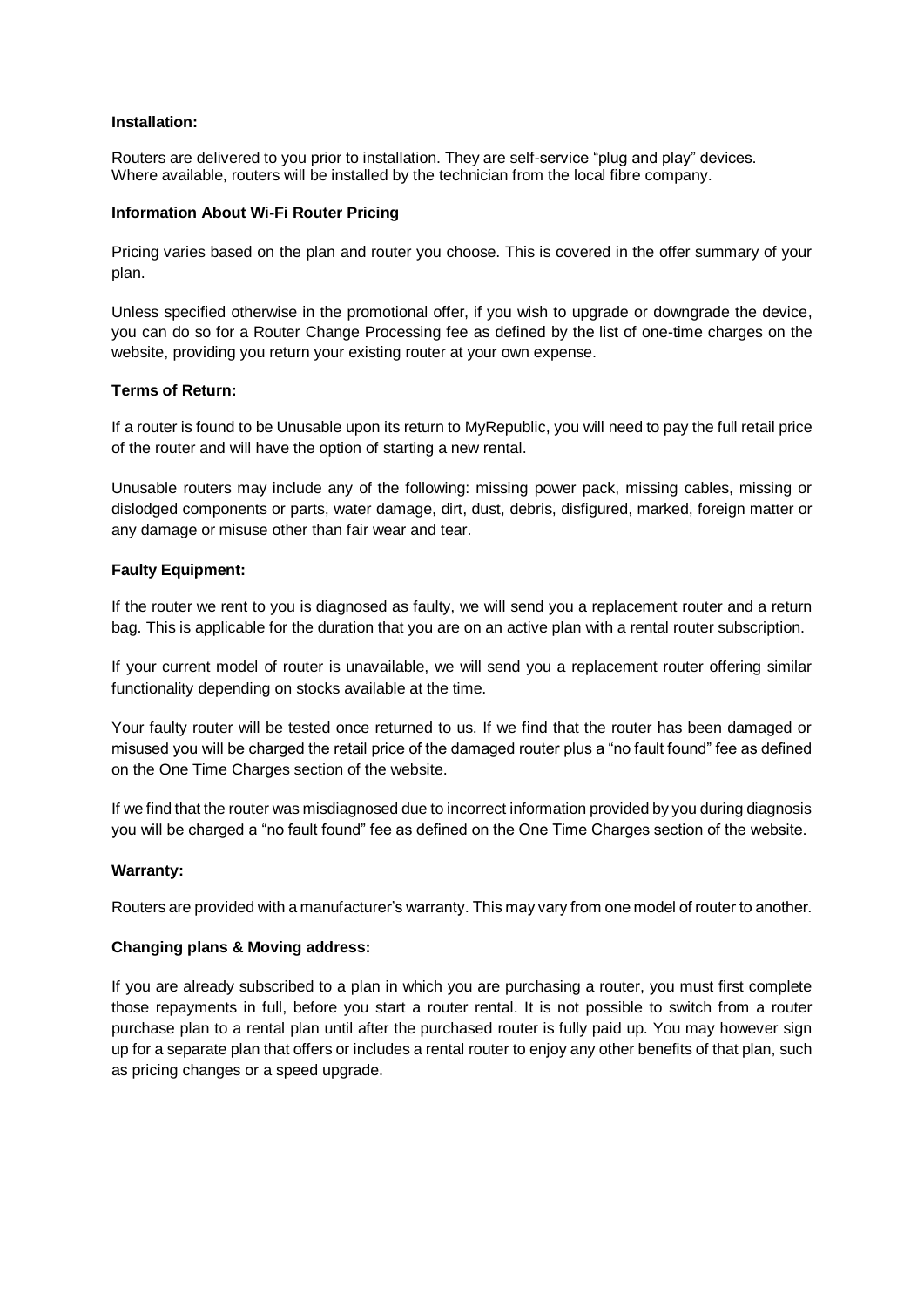If you change plans during the period of your plan or after your original plan has expired, the new plan may offer a different model of router. If you switch from a rental router to a router that must be purchased, additional fees may apply.

if you relocate to an address where Fibre is unavailable, and your rental router is not compatible with VDSL, we will supply a new rental modem/router that is compatible with VDSL. The VDSL router may not have the same specifications as your existing router, but will be compatible with VDSL.

## **Termination Billing Cycle:**

When you cancel your subscription or terminate your service, you must return the router to MyRepublic.

If you cancel your subscription, or terminate your service and you do not return the router in working order within 21 calendar days from cancellation or termination, you will be charged the retail value of the router, as applicable at the time the router was provided to you.

This charge is applicable in addition to any applicable Early Termination fees as part of your plan.

You are to return the router to us at your own cost and expense, via courier to MyRepublic, at the address provided to you by us at time of termination. Unless we advise you, we are not staffed to accept in-person delivery.

There is a missing cable fee as defined in the one-time charges section of the website.

## **Personal Information:**

We reset all routers to factory defaults before being shipped to customers, to erase any settings that you may have saved on your router.

To prevent misuse of any data, including personal data, that you may have stored in the router rented to you, we strongly recommend that you carry out a "factory reset" of the router supplied to you, prior to returning it to MyRepublic.

## **Limitations & qualifications:**

MyRepublic does not guarantee the functioning or performance of any non-MyRepublic branded router. Your sole claim would be to the manufacturer directly under their available warranty.

To the maximum extent permitted by law, MyRepublic excludes all liability for loss or damage arising directly or indirectly in connection with the use of rental routers.

### **Other Information**

### **Customer service:**

For customer service and to access MyRepublic' s internal dispute resolution scheme, please call us on 0508 693 4273 or visit [myrepublic.co.nz](http://myrepublic.co.nz/)

### **Complaints and disputes:**